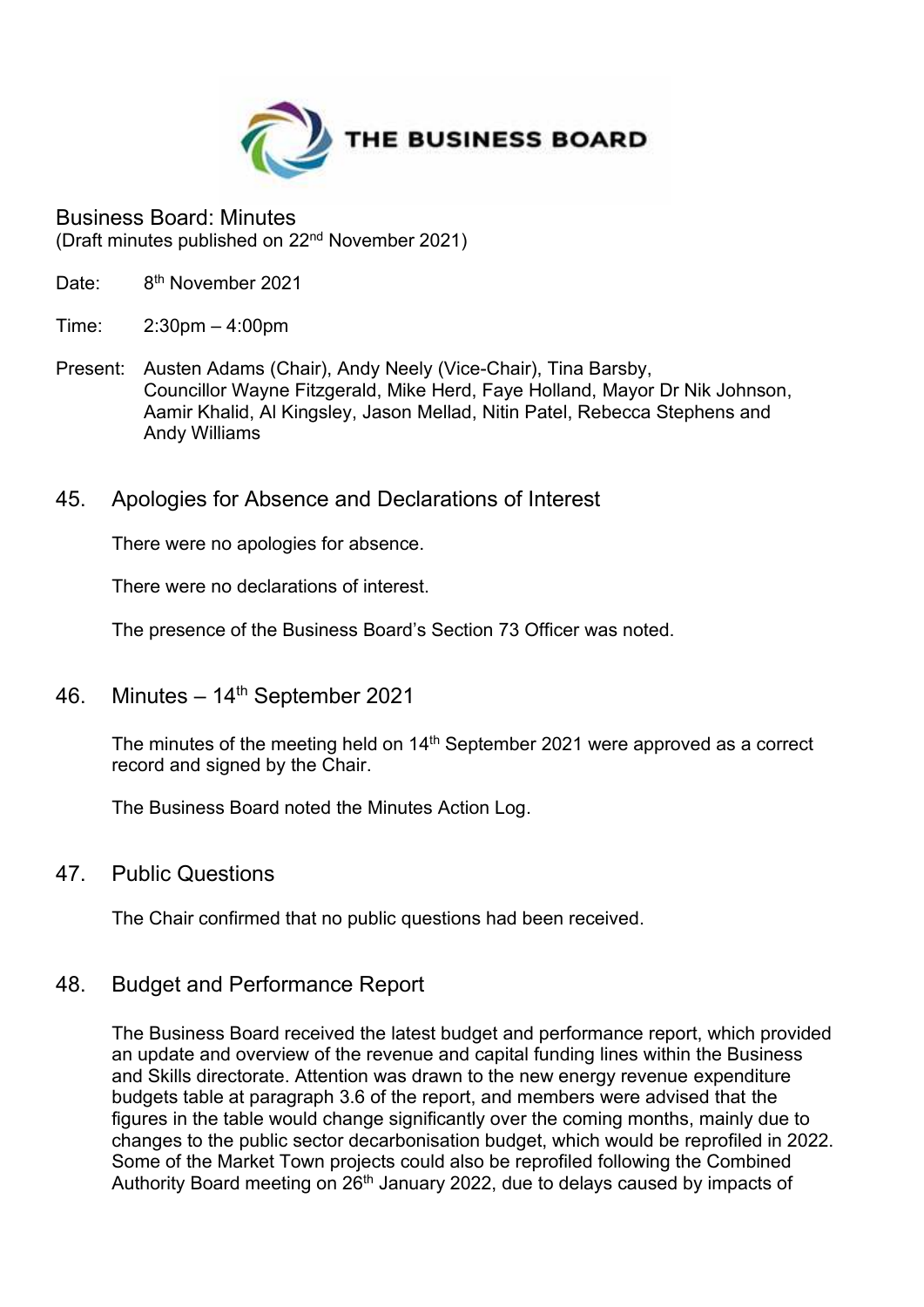Covid-19, as well as the fact that some local authorities had not been able to spend the funds as quickly as had been anticipated. The Business Board was informed that although confirmation had been received that funding would be received back from the Wisbech Access Strategy, OneCam and iMET projects, it had not been included in the figures within the report, as the funding had not yet been received.

While discussing the report, the Business Board:

- Expressed concern about the significant shortfall indicated in table 7 of the report for the Green Home Grant Capital Programme. Noting that similar concerns had also been raised by the other five energy hubs in the country, the Finance Manager informed members that it was anticipated that the Department for Business, Energy and Industrial Strategy would extend the current deadline of 31<sup>st</sup> March 2022. It was explained that previous extensions granted by BEIS to earlier stages of the programme had led to subsequent supply chain issues and that, while the government was working to retrofit houses with green technology, the supply chain was currently unable to deal with the demand. The Director of Business and Skills informed members that proposals would be made in January 2022 for the Business Board's terms of reference to be amended to enable the Business Board to advise the Combined Authority Board on this particular activity, as well as the Market Towns programme.
- Suggested that the quicker development and commissioning of the Ely Market Town project than other Market Town schemes should be analysed in order to identify whether lessons could be learnt that would benefit the other schemes. It was observed that the Ely scheme took a different approach due to starting later than other schemes, and it was confirmed that the projects were being reviewed in order to improve processes if the programme was continued.
- − Queried whether the Market Town studies were being commissioned independently from one another or whether they could be integrated together. The Business Programmes and Business Board Manager confirmed that it had been considered early in the project whether there were opportunities for the local authorities to work together to make savings, but the various authorities had been at different stages of their delivery and timelines for it to be effective. The Director of Business and Skills noted that although a group procurement exercise had not been carried out, they had been coordinated and Metro Dynamics had been contracted by a few of the schemes, which had in turn led to some savings.
- − Sought clarification on the timeline for the repatriation of funds from the Wisbech Access Strategy, OneCam and iMET projects. The Finance Manager confirmed that a figure for the repatriation of funds from Cambridgeshire County Council for Wisbech Access Strategy had been confirmed, although it was not possible to confirm when the funds would be available. Funds would be returned from the OneCam project once the company had been put into dormancy.
- − Established that the Enterprise Zones would receive continued funding as a 25-year project, although the Business Programmes and Business Board Manager clarified that the business rates relief offered to Enterprise Zone business to locate onto the sites had terminated nationally at the end of March 2021. He informed members that it was being investigated with landowners and developers to see whether alternative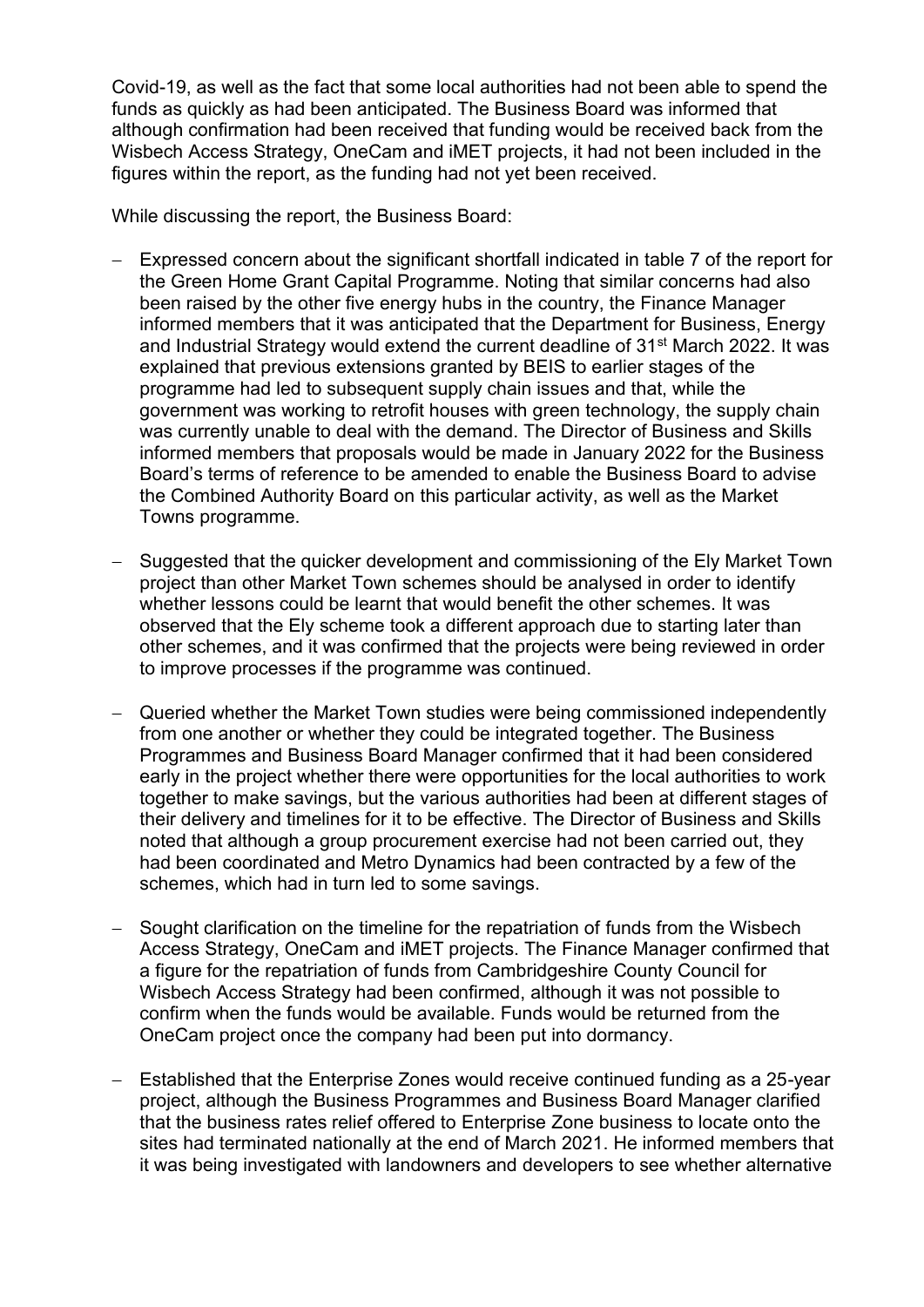incentives or support could be put in place. A future report to the Business Board would provide an update on this, as well as an overall review of the Enterprise Zones and their impact.

− Confirmed that equity investment data would be included in the January iteration of the budget and performance report.

It was resolved unanimously to:

Note the outturn financial position relating to the revenue and capital funding lines within the Business & Skills Directorate for the 20/21 financial year.

## 49. Strategic Funds Management Review – November 2021

The Business Board received the November iteration of the Strategic Funds Management Review, which included an update on strategic funding programmes and their progress to 1<sup>st</sup> October 2021, a project change request for the University of Peterborough Phase 2 Car Park Infrastructure Project, and a proposed strategy for the investing Business Board recycled funds. Noting that a £2m award had previously been approved by the Business Board to the University of Peterborough Phase 3 project, subject to securing a funding package the Levelling Up Fund (LUF), the Senior Responsible Officer (SRO) for LGF and Market Insight and Evaluation informed members that the funding package had been secured since the report had been published. Attention was drawn to the project change request for the University of Peterborough Phase 2 Car Park Infrastructure project, which proposed a reduction in the match funding to be provided by Peterborough City Council from £1.9m to a maximum of £500k, as set out in section 5.2 of the report.

Following publication of the report, the government had announced that two of the seven bids submitted by the Combined Authority to the Community Renewal Fund (CRF) had been successful, with 'Start and Grow', a support programme for entrepreneurs, and 'Turning Point', a skills and employment transition project, being the successful applications. It was noted that the projects put forward by the Combined Authority had been awarded £3.4m, which represented 2.7% of the total fund nationally, with 'Start and Grow' being the largest successful bid of the 477 that had been awarded. The project delivery date was  $30<sup>th</sup>$  June 2022, with a first tranche of funding being provided to the Combined Authority at the end of December 2021 and a second tranche in July 2022, upon completion. The Combined Authority would therefore cashflow the projects and retrospectively claim back the funds, including a 2% fee for the management, monitoring and contracting of the projects. The Business Board was also informed that it had been confirmed that the £20m bid to the Levelling Up Fund (LUF) for the University of Peterborough Phase 3 project had been successful

The Business Board was asked to consider options for where to target and allocate its recycled funding, with three options set out in section 7.1 of the report. It was proposed that 85% of the funds be allocated to Option B and 15% of the funds to Option C. Members were informed of a minor alteration to the recommendation (b) that was published in the report, with the word "Officers" being replaced by "the Monitoring Officer".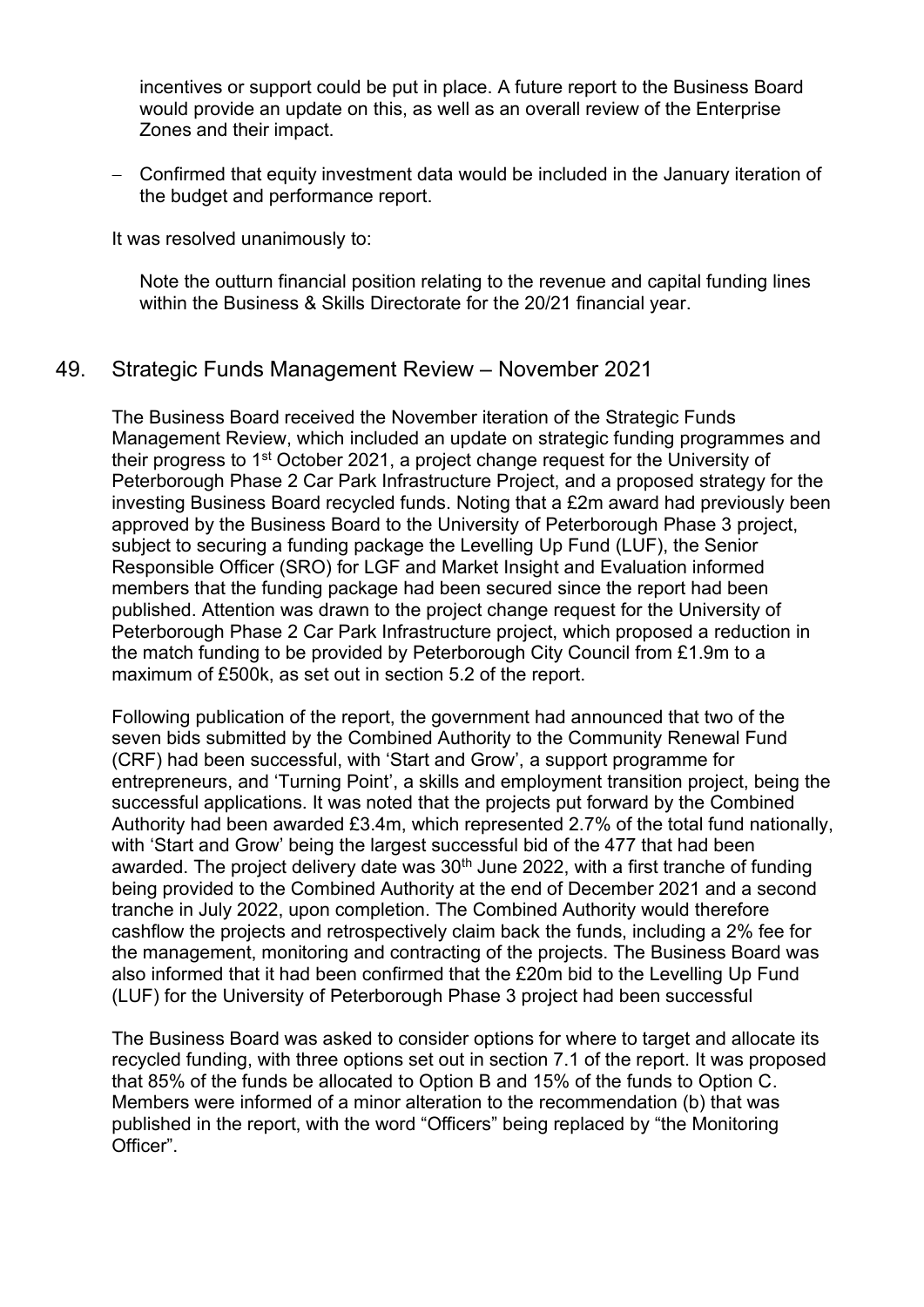While discussing the report, the Business Board:

- − Welcomed the approval for CRF funding for the 'Start and Grow' and 'Turning Point', but expressed concern about the long-term strategy of the projects, given the delivery date of June 2022, and sought clarification on what would happen to the projects after the funding had been concluded. Acknowledging that the delay in announcements by the government had hindered the process, the Director of Busines and Skills informed members that the CRF was intended as a pilot programme, with successful projects potentially suitable candidates for receiving further support from the forthcoming UK Shared Prosperity Fund (UK SPF).
- − Established that the bids had been submitted in consultation and cooperation with Gateley. The SRO agreed to circulate the bids to Business Board members. **Action required**
- − Expressed concern that the reduction in size and scope of the University of Peterborough car park would result in an increased cost per parking space of the smaller development, and considered whether it would be cheaper in the long-term to construct a larger car park now, rather than redevelop a smaller car park. Acknowledging the higher cost per parking space and the fact that the change could be more costly in the long-term, the SRO emphasised that it was based on the level of funding that was currently available, and the requirement to have a car park ready for Phase 2 of the project. Although fewer spaces were required for Phase 2, the Director of Business and Skills observed that this requirement would increase significantly in later phases of the project, and the previously planned number of spaces for Phase 2 would not have been sufficient either. It was confirmed that an extension would be able to be constructed on the site of the current car park.
- − Suggested that when deciding whether to fund projects in the future, the Business Board should consider how they align with its overall strategy, particularly with regard to sustainability.
- − Expressed concern about the wording of Option B for the allocation of recycled funds, noting that the UK SPF and LUF were targeted at particular parts of the region, which would constrain access for the rest of the region. The SRO clarified that the proposal included three strategies, including the Business and Skills Strategy, in order to provide additional leverage and increase the chances of obtaining funding from the UK SPF and LUF.
- − Queried why Option C included a maximum of £400k for bids. The SRO informed members that if there was £1m available for funding, it would be preferable to support more than one project, while noting that bids tended to be around that level before increasing substantially. He also noted that within the current process, bids for £500k and above were required to go through the Entrepreneurs Panel, and that a lower limit would therefore avoid that additional stage in the application process.
- − Confirmed that if a bid for over £400k was received, which was considered to be a particularly good bid, it could still potentially be considered.
- − Expressed concern about not receiving sufficiently ambitious and largescale project bids to provide leverage through Option B and asked officers to work with local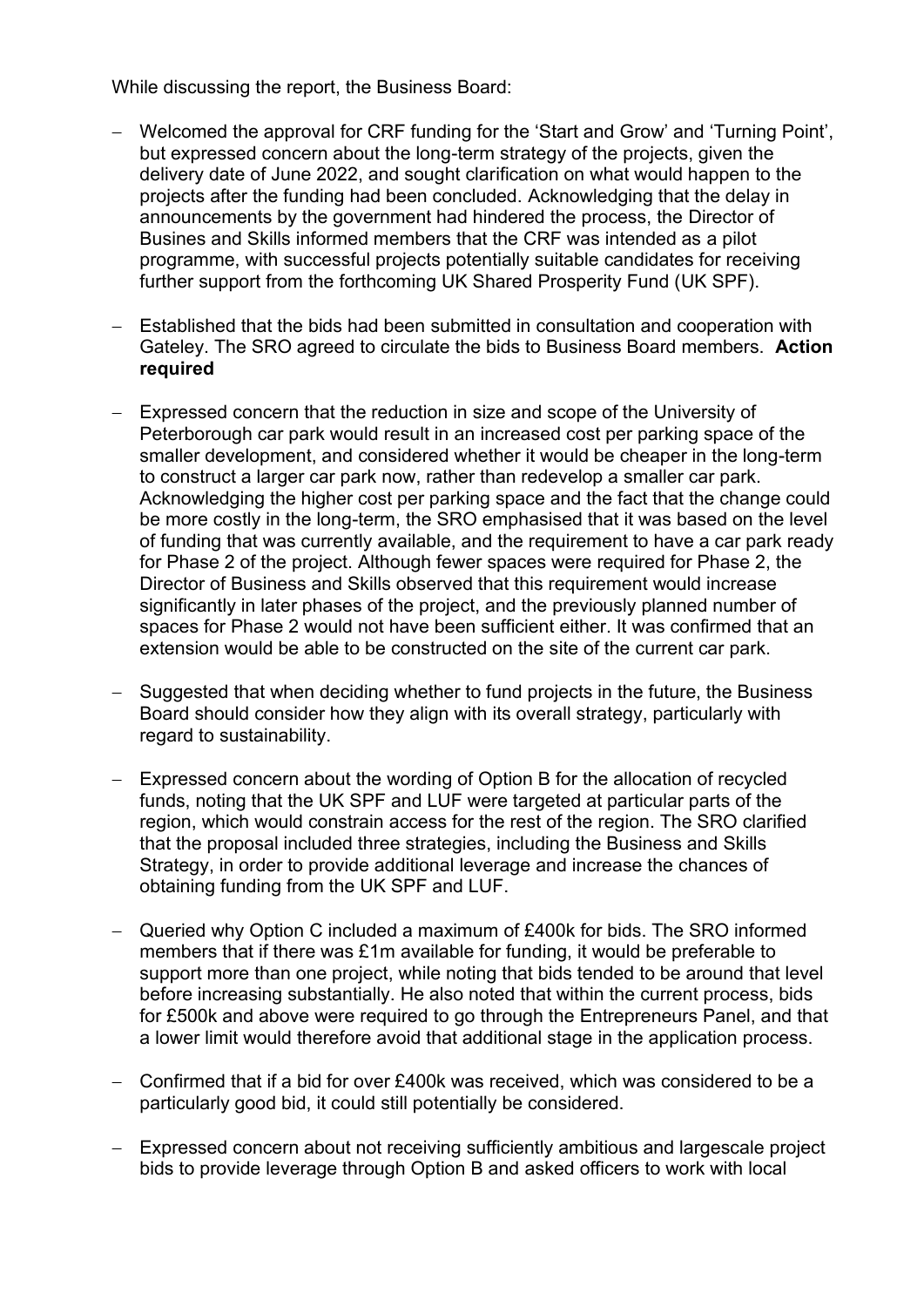authorities to encourage them to be ambitious in developing bids. Acknowledging the concern, the Director of Business and Skills highlighted the ambitiousness of projects by observing that the full £20m that was available through the LUF had been obtained, with only 5 bids requesting the full amount. He also noted that one of the CRF bids that had been successful was the largest one in the country, while the unsuccessful bids had been smaller projects.

It was resolved unanimously to:

- (a) Recommend that the Combined Authority approves the project change request for the University of Peterborough phase 2 Car Park infrastructure project;
- (b) Recommend the Combined Authority Board approves the proposed strategy for investing Business Board recycled funds, and for the Monitoring Officer to make any relevant changes to the Local Assurance Framework; and
- (c) Note all programme updates outlined in this paper.
- 50. Agri-Tech Sector Strategy Action Plan

The Business Board received a report presenting the Agri-Tech Sector Strategy and Action Plan, which had been prepared by Agri-TechE, prior to its consideration by the Combined Authority Board. In preparing the strategy, Agri-TechE highlighted that the Cambridgeshire and Peterborough area was internationally renowned for its position in the agri-tech sector, and that it was therefore important to establish how to move forwards from the status quo. Five key recommendations had been made along with the identification of fourteen possible interventions, and these were set out in section 4 of the Agri-Tech Action Plan. They included providing an enabling environment for supporting agritech start-up and scale up, with specific support for farmers, derisking the cost of using and developing new technology, skills development and accelerating the journey to achieving net zero. It was also emphasised that the strategy would benefit from closer alignment to the Combined Authority's other sector strategies, rather than being considered in isolation.

While discussing the report, the Business Board:

- − Paid tribute to the success of the Eastern Agri-Tech Growth Initiative Programme for providing otherwise unavailable funding that enabled farmers and derisked some of the technology applications, while helping research projects to progress.
- − Suggested that successful interventions by the Combined Authority in other sectors, such as accelerators in the life sciences sector, could be replicated in the agri-tech sector.
- − Welcomed how the strategy had been developed since it had last been discussed by the Business Board.
- − Sought clarification on the financial implications and the level of certainty that the Business Board would receive the funding necessary to respond to proposals. The Director of Business and Skills observed that it was an example of how recycled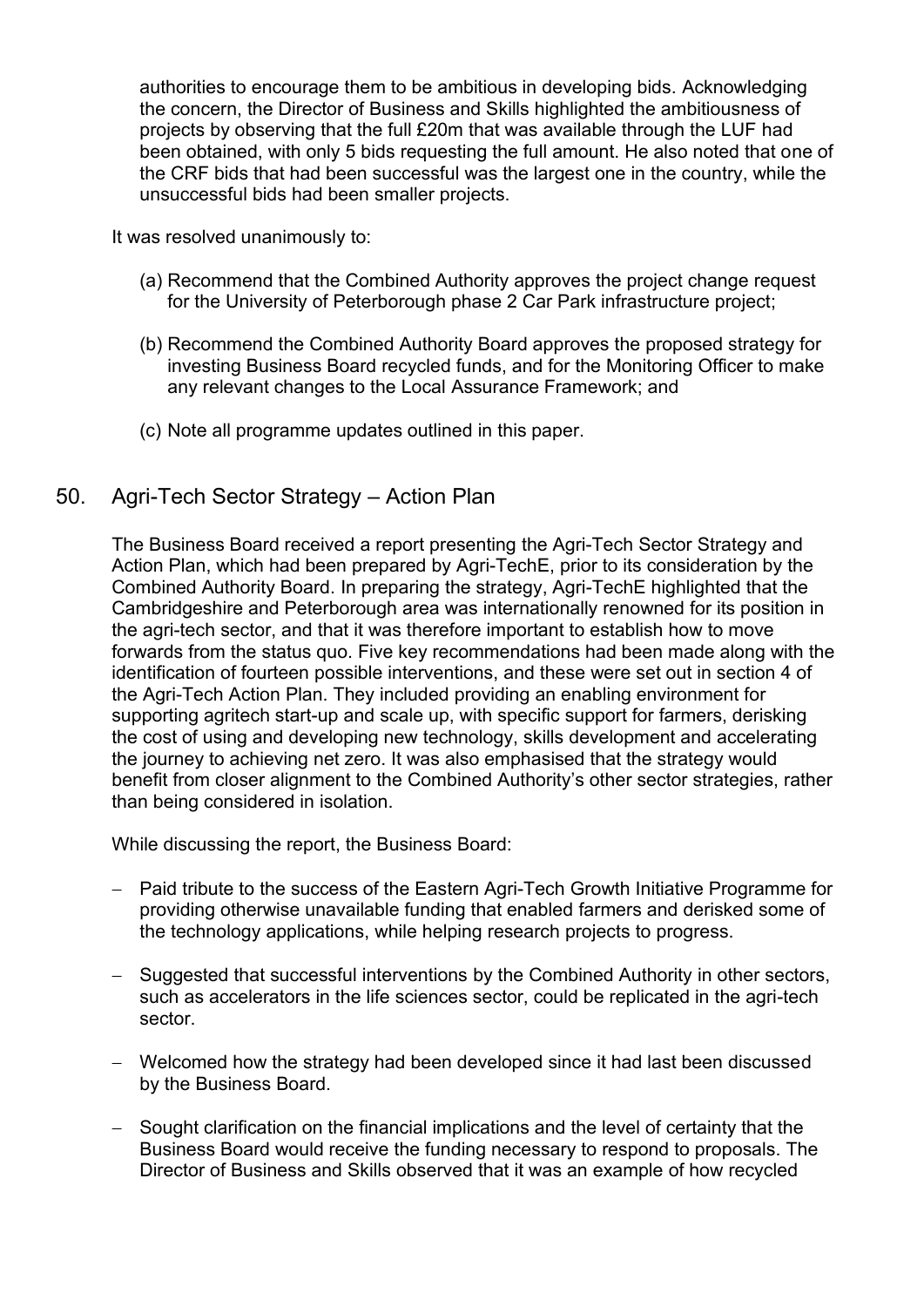LGF funds would be allocated, with all project proposals being considered together for LGF funding or an alternative funding mechanism. An implementation plan would be presented in March 2022 as part of the Business and Skills Plan, following which an assessment of each project would be carried out in order to establish which ones would receive support.

- − Suggested that it would be beneficial to approach different government departments with the proposals, such as the Department for Environment, Food and Rural Affairs (DEFRA) on the issue of peat in Fenland. It was noted that communication was already ongoing with DEFRA, particularly regarding the peat situation.
- − Argued that requiring both the technology and pilot areas for proposals to be based within the Cambridgeshire and Peterborough area would restrict opportunities for investments, with the suggestion that it would be preferable to establish the region as an attractive place to carry out pilots with technology that has been developed elsewhere, thus bringing innovation to the region and subsequently inward investment in the long-term. The Director of Business and Skills acknowledged the suggestion and noted that the Illumina Accelerator had attracted companies from all over the world to come into Cambridgeshire and receive seed capital funding. The Agri-Tech Lead also observed that the Eastern Agri-Tech Growth Initiative had received successful applications from outside the region for projects taking place inside the region.

It was resolved unanimously to:

- (a) Approve the Agri-Tech Sector Strategy and Action Plan; and
- (b) Recommend that the Combined Authority Board approves adoption of the Agri-Tech Sector Strategy/Action Plan.

## 51. Business Board Annual Report 2020-2021

The Business Board received the Annual Report for the period 2020-2021, which illustrated the Business Board's achievements over the past year, demonstrated its successes and looked ahead to future interventions. To further showcase the Business Board's work, a microsite was being developed on the Combined Authority's website for clients and customers to easily navigate, thus improving levels of accessibility and governance. A budget of £15k had initially been approved for the design work of the Annual Report and to develop a digital dashboard, although a further £15k would be required due to the greater scope of the microsite. A virement of £15k from the forecast underspend on the ongoing Business Board Effectiveness Review into the Business Board Annual Report budget was therefore proposed.

While discussing the report, the Business Board:

− Confirmed that hard copies of the Annual Report had been circulated to Business Board members, as well as other interested people within the Combined Authority, and that it would be published on the website following its presentation to the Combined Authority Board.